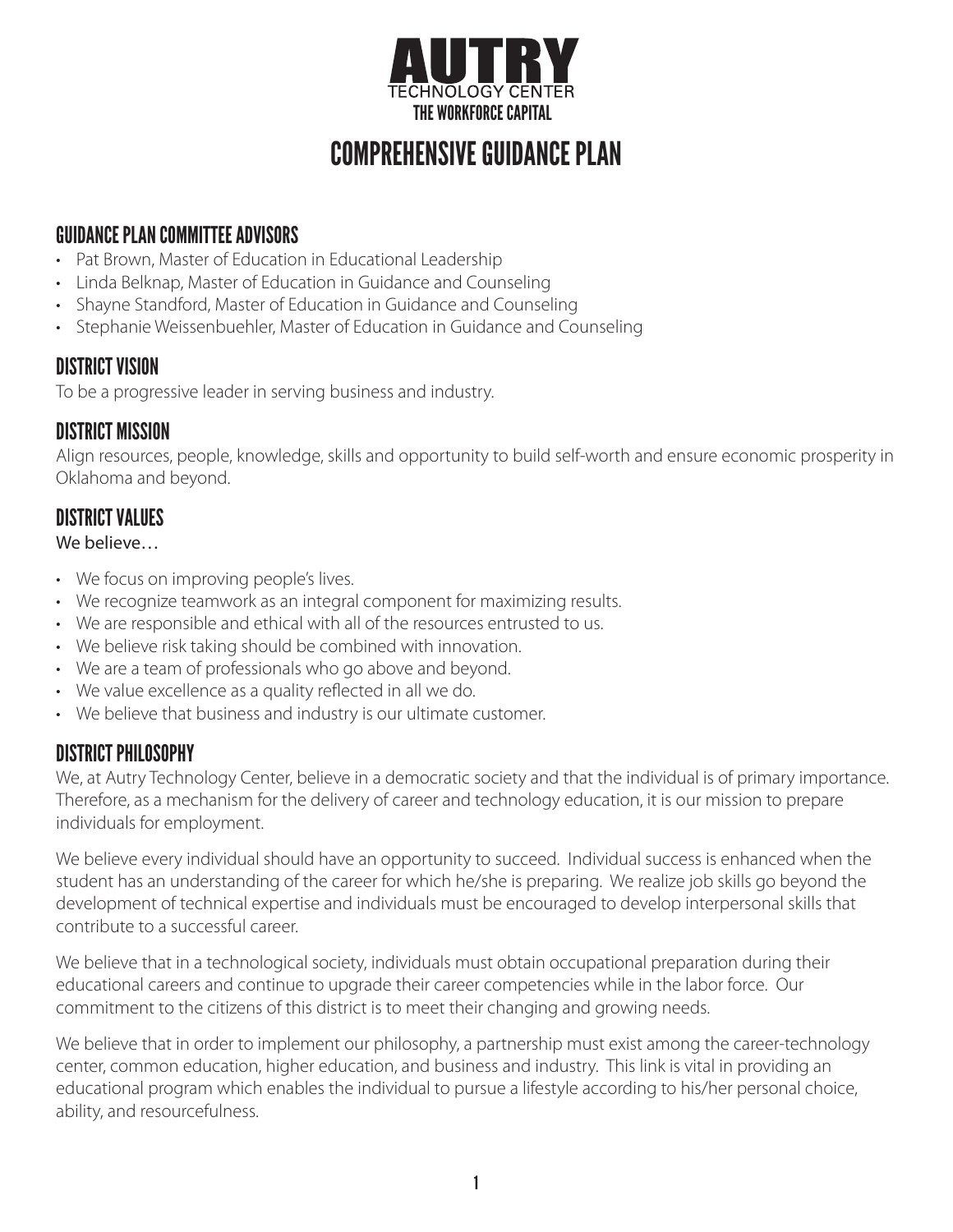# DISTRICT GUIDANCE PLAN

Autry Technology Center's Comprehensive Guidance Plan is to work in unison with the school's vision, mission, values, and philosophy to assist all individuals in identifying, pursuing and obtaining their career goals, thus developing a world-class workforce. To achieve this goal, the following objectives have been established:

- To have a group of highly qualified guidance professions available to facilitate a diverse student population in the development of academic, career and personal/social areas.
- To provide the knowledge and the skills essential for workplace success.
- To provide a variety of services to students through a teamwork approach by all Autry staff.
- To be accountable, responsible, and ethical in all actions and communications with students and employers.
- To be inclusive, innovative, flexible, student-centered and performance driven to accomplish employer and student goals.
- To uphold merit, integrity and quality in all endeavors.
- To ensure students receive a quality education and are provided sufficient support for holistic student success.
- To provide students with lifelong career decision making and management skills necessary to succeed in the workplace and life.
- To provide each student the encouragement to achieve his/her goals that will enable him/her to have increased confidence when entering the workforce.

## GOAL IMPLEMENTATION

#### **IMPLEMENTATION OF OBJECTIVES OF THE GUIDANCE PLAN GOALS:**

- **• 5th grade Career Exploration-Enid business partners**
- **• 6th-8th grade Teen Tour-summer camp**
- **• 6th-8th grade leadership development-Unity Within CommUnity**
- **• 8th grade career/educational planning**
	- OKCIS-Career Cluster Inventory
	- OKCIS-Reality Check
	- Autry 8th Grade Tour
- **• 9th grade career/educational planning**
	- OKCIS-career research
	- Visits to Autry programs upon school or parent request
	- Freshman orientation Autry t-shirt giveaway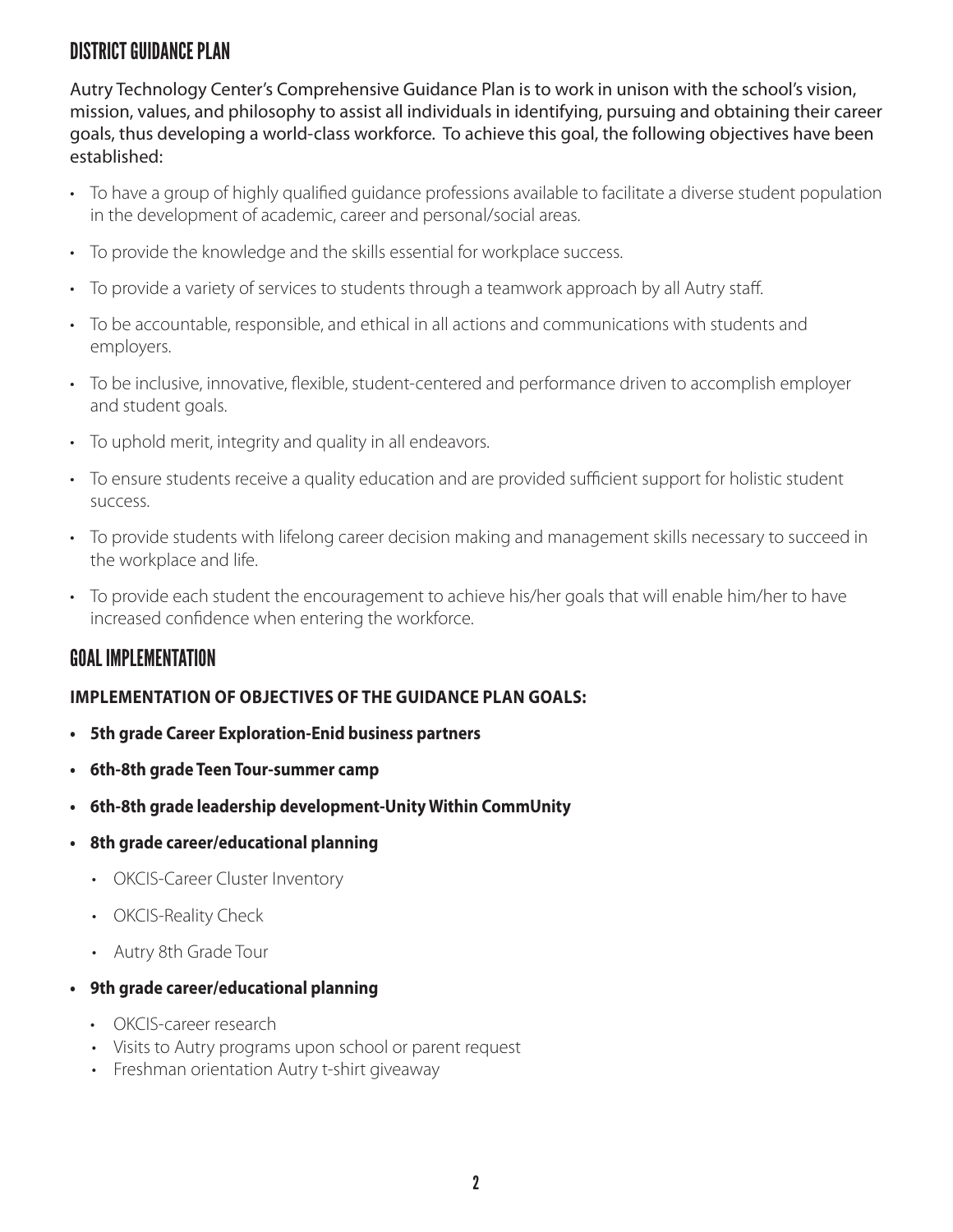#### **• 10th grade career/educational planning**

- OKCIS-Career Cluster Inventory
- OKCIS-Reality Check
- Autry Sophomore Tour
	- Sophomore Success-Enid High School

### **• 11th grade career/educational planning**

- OKCIS-IDEAS
- OKCIS-career research
- Intervention-counselor/student, counselor/parent/student, counselor/instructor/student/parent
- Remediation-Academic Center, KeyTrain, OdysseyWare,
- Credit Recovery-English I, II, III, IV, Algebra I, II, Geometry
- Flexible schedule-block scheduling
- Academic core offerings-Anatomy and Physiology, Algebra II, Geometry
- Referrals to Business and Industry Services and The James W. Strate Center for Business Development
- Prevention-drug, bullying, domestic violence, suicide, sexual harassment, and cutting awareness

### **• 12th grade career/educational planning**

- OKCIS-Scholarship Sort
- Senior fact sheet
- Enid High School Senior Night-scholarships and financial aid planning
- Intervention-counselor/student, counselor/parent/student, counselor/instructor/student/parent
- Remediation-Academic Center, KeyTrain, OdysseyWare
- Credit Recovery-English I, II, III, IV, Algebra I, II, Geometry
- Flexible schedule-block scheduling
- Academic core offerings-Anatomy and Physiology, Algebra II, Geometry
- Referrals to Business and Industry Services and The James W. Strate Center for Business Development
- Prevention- drug, bullying, domestic violence, suicide, sexual harassment, and cutting awareness

### **• 10th-12th grade career/educational planning**

- Individual student program visits prior to enrollment
- Pre-enrollment assemblies
- Communication to parents/students of Autry pre-enrollment dates
- Individual career interview
- Finalization of enrollment with individual student
- Communication to partner school personnel/parents/students of enrollment confirmation
- Summer correspondence to parents/students concerning school year dates and times
- August student/parent conferences
- School Reach communications with parents/students
- Open House
- College and career fairs
- Chad Cargill ACT Prep Workshop
- Autry enrollment assemblies with Alliance Partners
- Autry instructors with program exhibits visit Enid High School food court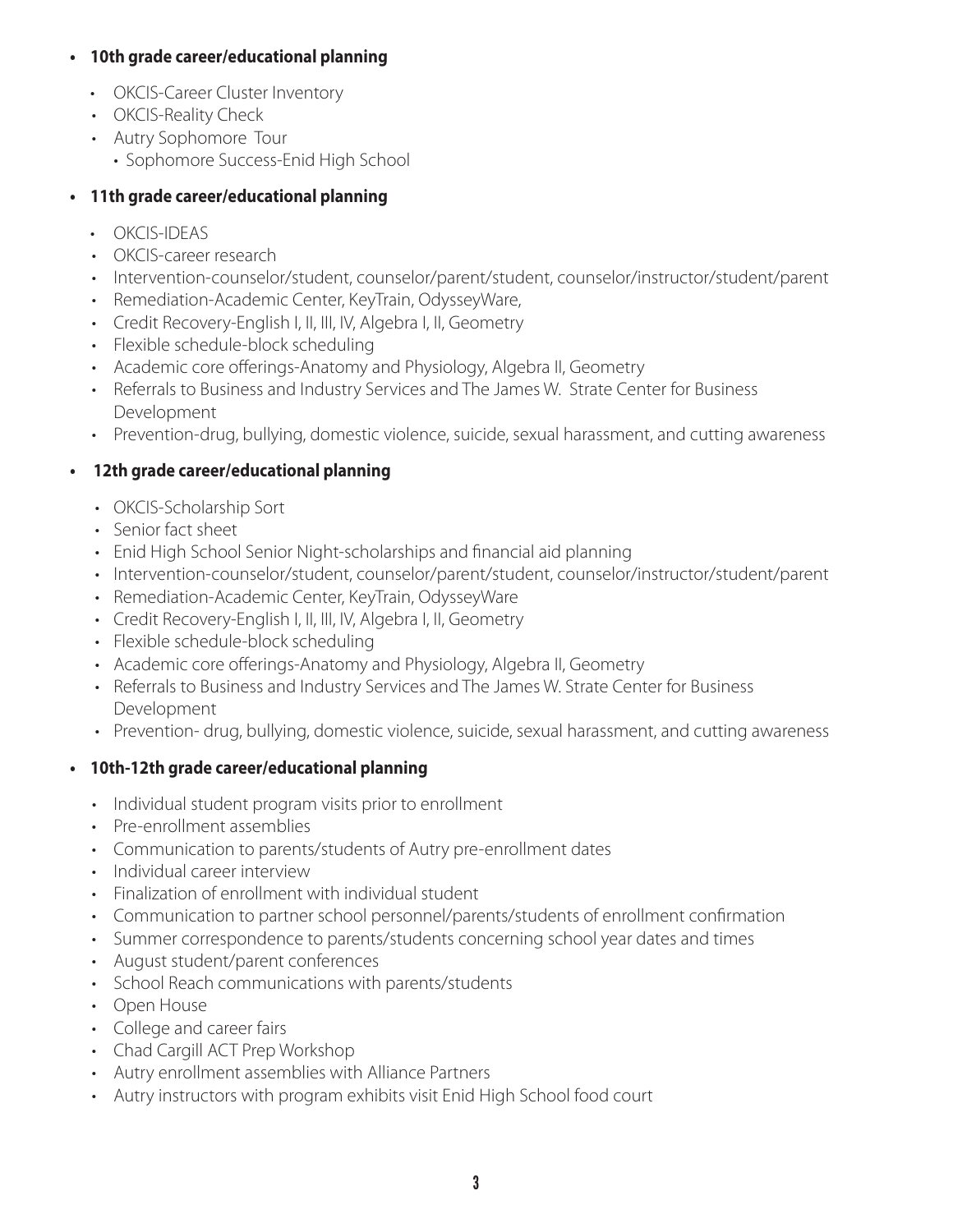#### **• Adult career/educational planning**

- Individual career counseling via phone/email/person-to-person
- Provide program information packets and/or materials
- Schedule testing or obtain other standardized testing documentation or college transcripts
- Interpretation of test results and the development of a career pathway
- Finalization of enrollment with individual student
- Communication of enrollment confirmation
- Summer correspondence concerning school year dates and times
- August student conferences
- School Reach communications
- Open House
- College and career fairs
- Chad Cargill ACT Prep Workshop
- Medical Overview
- Advanced Medical Orientation
- Autry enrollment assemblies with Alliance Partners
- Intervention-counselor/student, counselor/instructor/student
- Remediation-Academic Center, KeyTrain, OdysseyWare
- Flexible schedule-block scheduling
- Referrals to Business and Industry Services and The James W. Strate Center for Business Development
- Prevention- drug, bullying, domestic violence, suicide, sexual harassment, and cutting awareness

#### **• Counselor Access**

- Counselors available Monday through Friday
- Support in the areas of career, academic and personal
- Community partnership referrals

## ACTIVITIES OFFERED TO STUDENT DURING THE PREVIOUS 5 YEARS

- August student conferences
- Autry enrollment assemblies with post-secondary partners
- Flexible schedule: block scheduling

#### **• Adult:**

- Individual career counseling via phone/email/person-to-person
- Group career counseling
- Social media contacts
- Provide program information via printed material and/or website
- Schedule testing or obtain other standardized testing documentation or college transcripts
- Interpretation of test results and the development of an individual career plan
- Finalization of enrollment with individual student
- Communication of enrollment confirmation
- Summer correspondence concerning school year dates and times
- Autry Signing Day